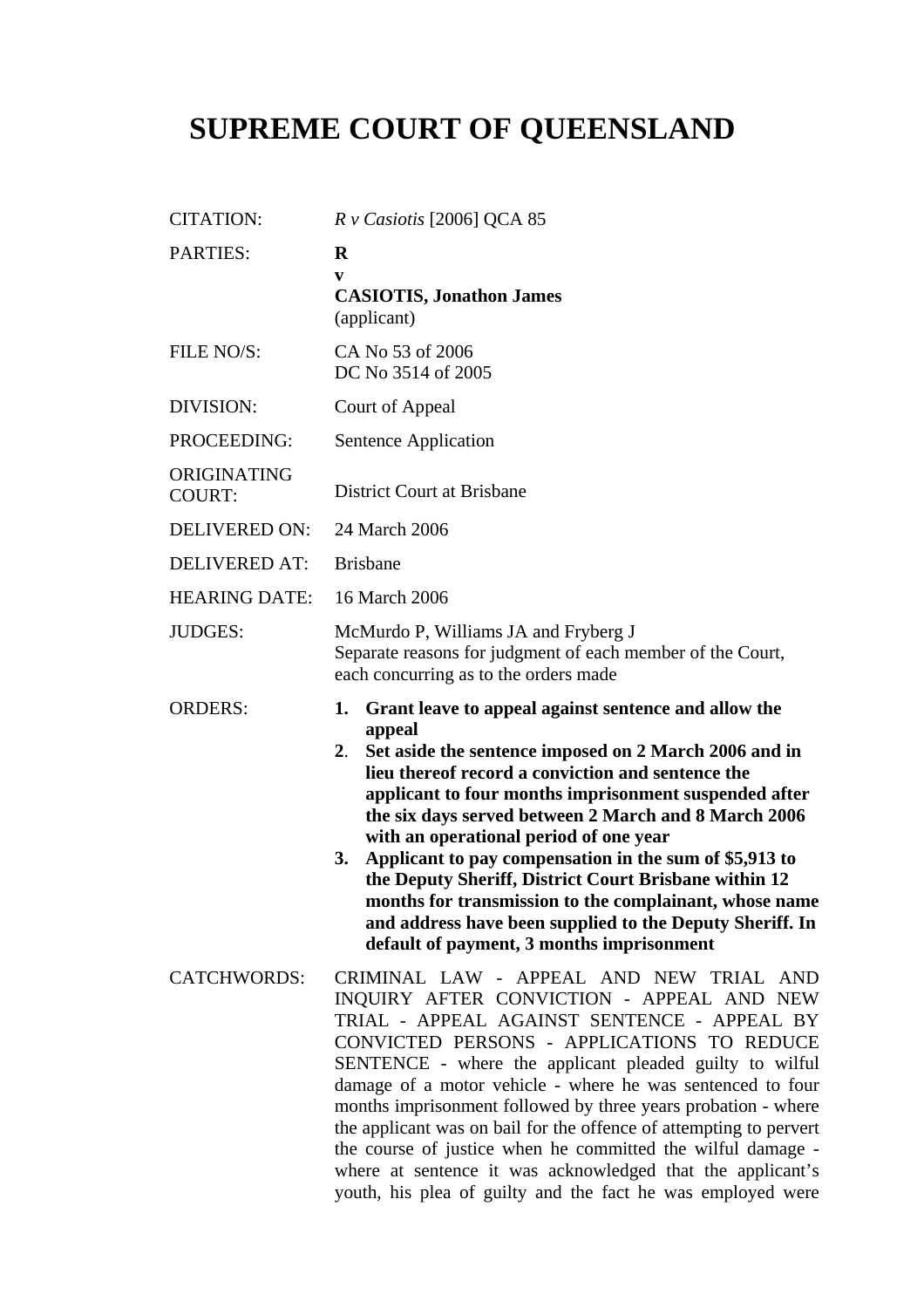|                    | factors in his favour - whether the sentence was manifestly<br>excessive in all the circumstances           |
|--------------------|-------------------------------------------------------------------------------------------------------------|
|                    | <i>Penalties and Sentences Act 1992 (Qld), s 4, s 9(2)(a), s 35, s</i><br>182A, s 188                       |
| COUNSEL:           | R A East for the applicant<br>C W Heaton for the respondent                                                 |
| <b>SOLICITORS:</b> | Legal Aid (Queensland) for the applicant<br>Director of Public Prosecutions (Queensland) for the respondent |

- [1] **McMURDO P:** I agree that the applicant should be granted leave to appeal against sentence and that the appeal should be allowed.
- [2] In sentencing an offender a court must have regard to the principles that a sentence of imprisonment should only be imposed as a last resort and that a sentence that allows the offender to stay in the community is preferable: s 9(2)(a) *Penalties and Sentences Act* 1992 (Qld). These principles are especially pertinent where the offender is youthful and does not have a serious criminal history.
- [3] The applicant was but 18 years old when he committed this offence. He had some limited criminal history which is set out in Williams JA's reasons. It is certainly an exacerbating feature that he was on bail for the offence of attempting to pervert the course of justice when he committed the present offence. His criminal history, however, is consistent with immaturity. He is now 19 years old. It is a promising factor in his rehabilitation that he has not committed an offence since April 2005. By the time of his sentence for the offence of wilful damage with which this Court is concerned, he had a job so that his offer to pay compensation for the damage he caused the complainant was realistic.
- [4] The community correctional officer's report to the court on the applicant's performance of his intensive correction order noted that he was "unsuitable for further community service or intensive corrections [sic] orders" but nevertheless assessed him "as a suitable candidate for probation, if he is able to give a firm undertaking to the Court that he will comply with such an order".
- [5] The most appropriate sentence for the offence of wilful damage was one which allowed the applicant to remain in the community in employment and which required him to pay compensation to his unfortunate victim. That was the sentence suggested by both the prosecutor and defence counsel at first instance. Such a sentence would have apparently been in the best interest of the victim, the offender and the community.
- [6] This Court has been informed that since the applicant was released on bail pending appeal he has continued to complete his intensive correction order, including its community service aspect. I mention this only as further confirmation of his promising rehabilitative prospects. In all the circumstances, to sentence this young man to a term of actual imprisonment was an error in the exercise of the sentencing discretion and resulted in a manifestly excessive sentence.
- [7] I agree with the orders proposed by Williams JA.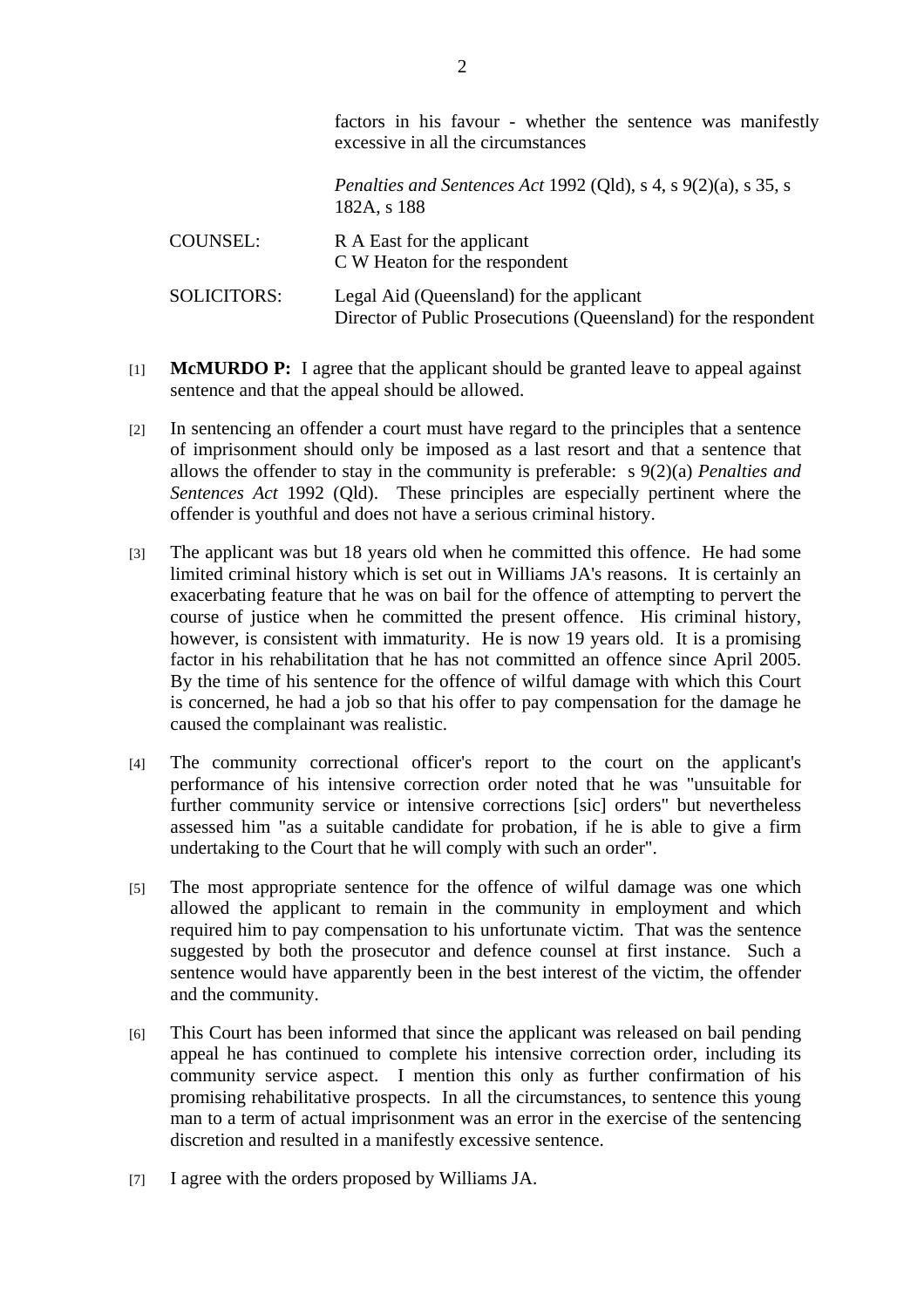- [8] **WILLIAMS JA**: The applicant pleaded guilty on 2 March 2006 to wilful damage of a motor vehicle committed on 7 February 2005. He was born on 6 October 1986 making him 18 years old at the time the offence was committed and 19 when sentenced. He was sentenced to four months imprisonment followed by three years probation on the usual terms. He appeals against the sentence on the ground that it was manifestly excessive; the submission of counsel on the applicant's behalf was that any sentence involving imprisonment should have been wholly suspended.
- [9] It is important, as was recognised by the experienced sentencing judge, to put this offence in the context of the applicant's criminal history. The relevant sequence is as follows:
	- (i) On 17 September 2004 he committed the offence of attempting to pervert the course of justice. It appears he claimed he was the driver of a car that was in fact being driven by his cousin who was a disqualified driver. He was charged and released on bail.
	- (ii) On 12 October 2004 he committed the offence of dangerous operation of a motor vehicle. He was on bail for the offence of attempting to pervert the course of justice at that time. He was dealt with for the driving offence in the Magistrates Court on 26 October 2004; he was fined \$900 but no conviction was recorded. He was disqualified from holding or obtaining a driver's licence for a period of six months.
	- (iii) On 7 February 2005 he committed the offence of wilful damage with which this Court is now concerned. He was on bail for the offence of attempting to pervert the course of justice at the time he committed that offence. He was released on bail for the wilful damage offence.
	- (iv) Between 1 March and 28 April 2005 the applicant committed the offence of stealing. He was on bail for the attempt to pervert the course of justice at the time he committed that offence; it is not clear whether he was also then on bail with respect to the wilful damage offence. He was dealt with in the Magistrates Court for the stealing offence on 18 May 2005 and was placed on a good behaviour bond for four months; no conviction was recorded.
	- (v) He was then dealt with in the District Court on 16 June 2005 for the offence of attempting to pervert the course of justice. A conviction was recorded and he was sentenced to imprisonment for 12 months to be served by way of an intensive correction order. He was dealt with on that occasion on the basis that he was a first offender.
- [10] The owner of the vehicle damaged by the applicant was known to the applicant. There appears to be a suggestion that the applicant was aggrieved that the complainant had been allegedly making derogatory remarks about the applicant's sister after she refused to go out with the complainant. The applicant got out of his car, ran over to the complainant's car and jumped on the bonnet and then on the roof. He jumped up and down three or four times causing damage to the roof of the complainant's car. He then alighted from the roof of the car and in so doing put his foot on the rear windscreen causing it to smash. Though the latter action may have been unintentional the conduct of the applicant caused that damage. The cost of repairs to the complainant's car was \$5,913.35.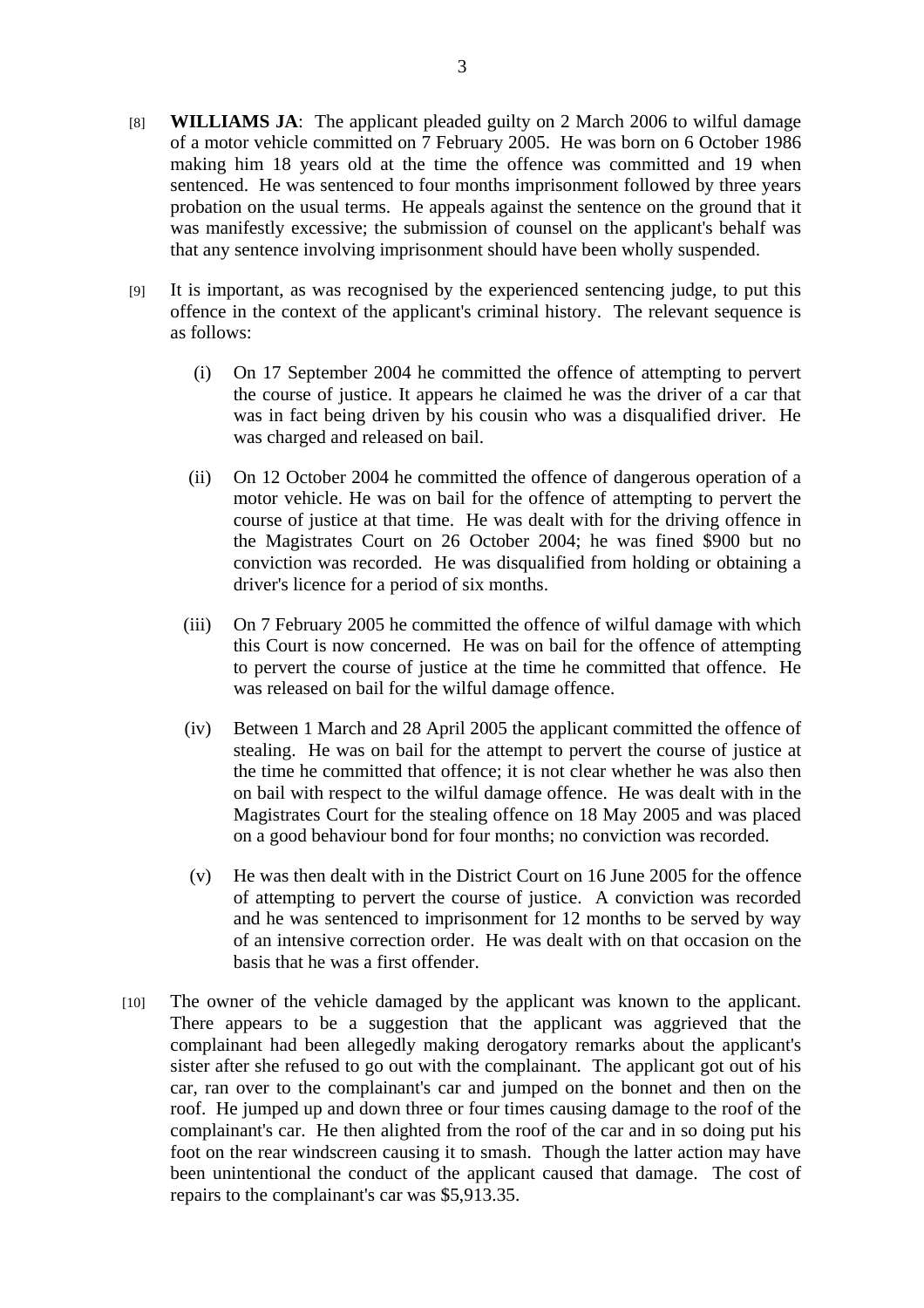- [11] As a result of smashing the rear window the applicant sustained a large cut to his leg which required some 27 stitches.
- [12] The complainant drove to the police station and made a complaint to police.
- [13] The learned sentencing judge referred to the fact that the applicant gratuitously jumped a number of times on the car which was of obvious value to the young complainant; considerable damage was caused and no compensation had been paid. He also noted that the offence was committed whilst on bail, but took into account the fact that the applicant was a young person and by his plea of guilty had manifested co-operation in the administration of justice. He also made reference to the fact that the applicant had a job (at the time of sentence he was a tow truck driver's assistant) and that as a result of the incident had suffered an injury which may result in some residual nerve damage.
- [14] Counsel for the applicant stressed that no offence had been committed between 16 June 2005 when ordered to serve a sentence of 12 months imprisonment by way of an Intensive Correction Order and 2 March 2006 when sentenced for the subject offence. But that was counterbalanced to some extent by the report from the Community Correctional Officer which was placed before the sentencing judge. That report noted that the applicant's "reporting was erratic from the commencement of supervision" and that despite "numerous reminders on the importance of reporting, his pattern of inconsistent reporting has continued throughout his order". The report concluded that he had "maintained twice weekly reporting throughout the order, albeit often in an erratic pattern." The report also noted that his "performance on community service has also been unsatisfactory and again he has demonstrated a pattern of not fulfilling his work instruction to work one day per week". In summary the report stated that "[o]verall his performance to date has only just been satisfactory. He has been warned on numerous occasions to improve his compliance." In consequence the conclusion was reached by the Officer that the applicant is "unsuitable for further community service or intensive corrections [sic] orders". However, as counsel for the applicant pointed out, the applicant has not been charged with any breach of the order.
- [15] Ultimately, what is of critical importance to the outcome of the application is the fact that the applicant was released on bail on 8 March, that is after serving 6 days imprisonment pursuant to the sentence imposed. He has now been at large for a little over a week, and if the application was refused he would be returned to prison to serve approximately 15 weeks.
- [16] As already noted he is still a young man, and there is a natural reluctance to require such a person to serve relatively short periods of imprisonment spanning a period of freedom. The applicant has now experienced what imprisonment involves, and he is no doubt aware that future criminal conduct will result in his being required to serve more periods in jail.
- [17] Counsel for the applicant submitted that an order suspending the period of imprisonment after the 6 days served would ensure that the applicant's nonoffending behaviour whilst on an Intensive Correction Order would continue. It was also submitted that suspension would reflect the applicant's youth and the fact that the offence pre-dated the making of the Intensive Correction Order. There was some three months of that order still to be served.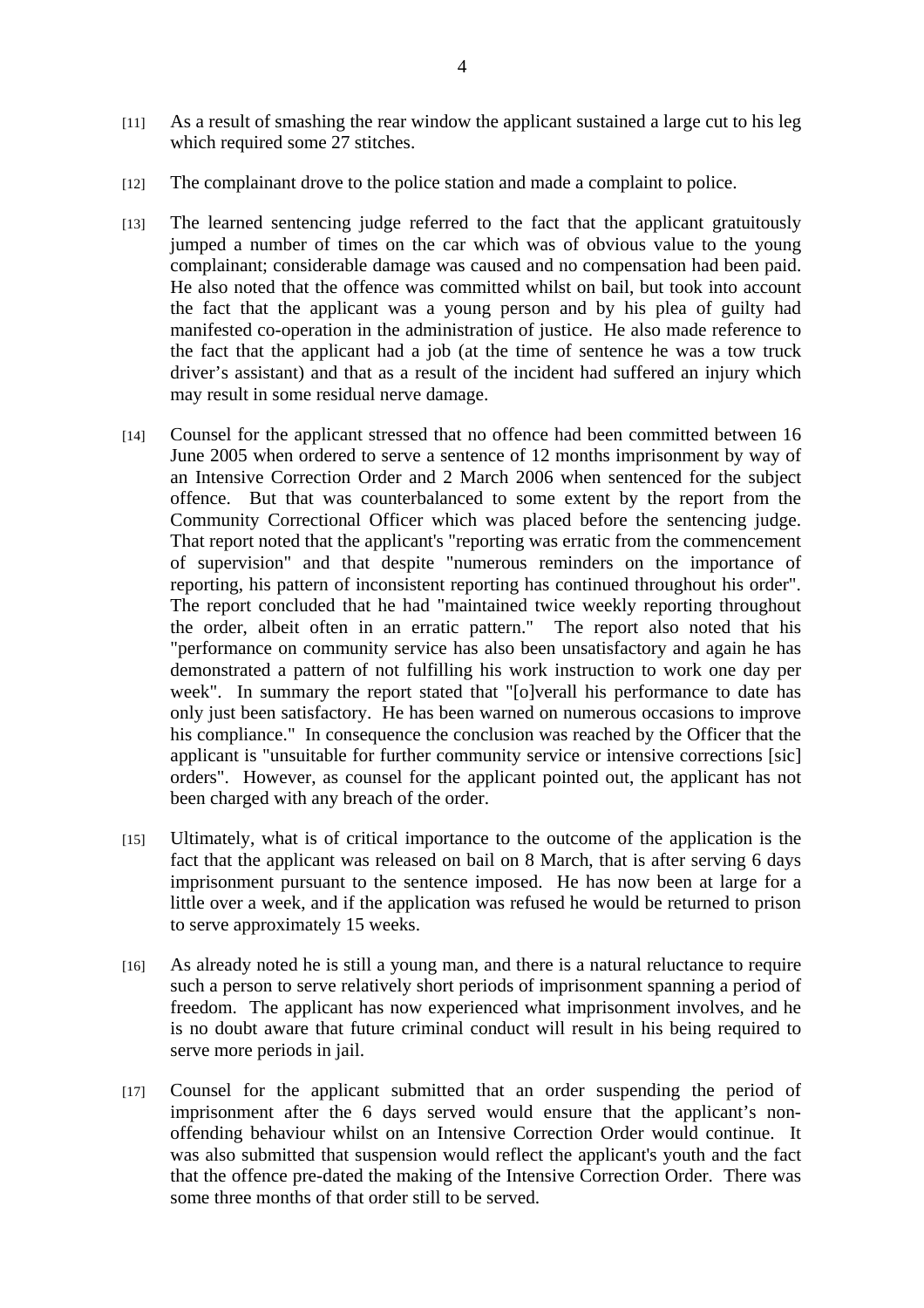- [18] Counsel for the applicant submitted that the applicant did not require lengthy supervision pursuant to a probation order. There is no suggestion that he has a problem with either alcohol or drugs.
- [19] Because the sentencing judge queried why the applicant had not been breached for failing to comply with the Intensive Correction Order, his counsel submitted in this Court that the sentencing discretion miscarried as the sentencing judge regarded the Intensive Correction Order as effectively breached when it had not been. On a reading of the sentencing remarks it appears there is no foundation for that contention. The judge merely observed that "performance on the community based order was unsatisfactory" and that was clearly made out by the material placed before him.
- [20] Counsel for the respondent emphasised the need for general deterrence given the applicant's offending history and poor performance on the community based order.
- [21] A perusal of a schedule containing sentences for the offence of wilful damage indicates a wide range reflective of the seriousness of the damage actually caused and the circumstances in which it was caused. Youthful first offenders have been given community based orders and periods of imprisonment from three months to two years have been imposed where offenders had a criminal history and the damage caused was considerable.
- [22] Before the sentencing judge, both sides made a submission supporting the making of an order for compensation. The submissions were rather vague, and there was some suggestion that the applicant's father would assist him in making the necessary payments. Without indicating any specific reason for so doing, the sentencing judge declined to make an order for compensation. At the time of sentence the court was not told what the applicant was earning. Before this court counsel for the applicant intimated that his earnings were in the order of \$400 per week.
- [23] It was submitted in this Court that an order for compensation should be made pursuant to s 35 of the *Penalties and Sentences Act* 1992 (Qld) if this Court saw fit to alter the sentence imposed at first instance. Ultimately counsel for the applicant submitted that any order for compensation should require payment of the sum of \$5,913 within 12 months and in default three months imprisonment.
- [24] Arguably the sentence imposed was within the appropriate range, but the matters previously referred to (particularly the age of the applicant and the fact he has not previously been imprisoned) support the conclusion that the sentence was in fact manifestly excessive and that the applicant can more appropriately be dealt with by imposing a sentence of four months imprisonment, suspended after the six days already served, with an operational period of one year, and making an order that he pay compensation in the sum of \$5,913 within 12 months in default three months imprisonment.
- [25] The orders of the court should therefore be:
	- (i) grant leave to appeal against sentence and allow the appeal;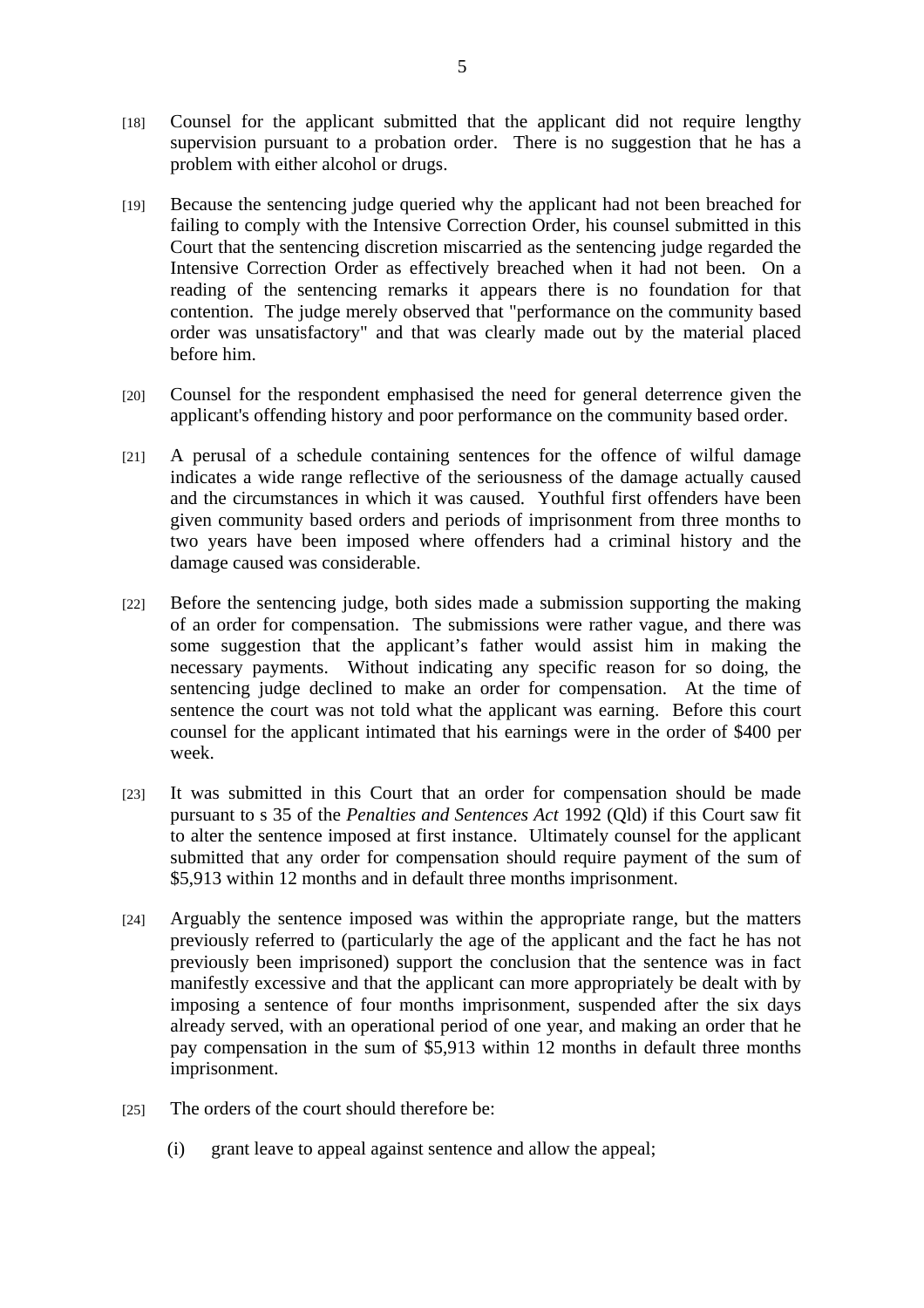- (ii) set aside the sentence imposed on 2 March 2006 and in lieu thereof record a conviction and sentence the applicant to four months imprisonment suspended after the six days served between 2 March and 8 March 2006 with an operational period of one year; and
- (iii) order that the applicant pay compensation in the sum of \$5,913 to the Deputy Sheriff, District Court Brisbane within 12 months for transmission to the complainant, whose name and address have been supplied to the Deputy Sheriff. In default of payment 3 months imprisonment.
- [26] **FRYBERG J**: The circumstances giving rise to this application are set out in the reasons for judgment of Williams JA.
- [27] The applicant submitted that the sentencing discretion miscarried because the judge regarded the intensive correction order imposed on 16 June 2005 as having been breached when in fact it had not been breached. I agree with what has been said by Williams JA on this topic.<sup>1</sup> Moreover, if the judge did regard the order as having been breached, his Honour was correct. The order was breached. That proposition remained true, even if no corrective services officer (it seems there were several who were supervising Mr Casiotis) saw fit to initiate proceedings against him for the breaches.
- [28] In this Court the applicant renewed his offer to pay compensation for all of the damage which he did to the car. The submission made on his behalf suggested a real prospect that with the aid of his father, he would be able to pay the compensation. His submission gained added credibility from his willingness to accept a period of imprisonment for three months in the event of default in payment. Such imprisonment would not affect the suspended sentence of four months imprisonment which the applicant submitted should be imposed for the offence. Courts may make an order for imprisonment in default of payment of compensation under s 182A of the *Penalties and Sentences Act* 1992 (Qld) (see the definition of "penalty" in s 4).
- [29] It is evident that the sentencing judge was concerned about the position regarding compensation. However no definite proposal for payment was put before him and his attention was not drawn to the possibility of imposing imprisonment in default. His Honour referred to the tension between allowing compensation on the one hand and the need for deterrence on the other. He observed that when compensation is part of a sentence, "allowance is clearly made [in other parts of the sentence] therefor". I am satisfied that had his Honour had the benefit of the submissions placed before us, he would probably have made an order for compensation, and consequently, would not have ordered any actual imprisonment. It is true, as his Honour observed, that a probation order would give the applicant the benefit and guidance of an experienced professional; but the weight of that factor is less in relation to one who will have to complete a 12 month intensive correction order.
- [30] Strictly speaking it may be that in these circumstances there ought to be an application to his Honour to reopen the sentence under s 188 of the Act. However the order which, for other reasons, my colleagues propose in the present application

 $\frac{1}{1}$ Paragraph [19].